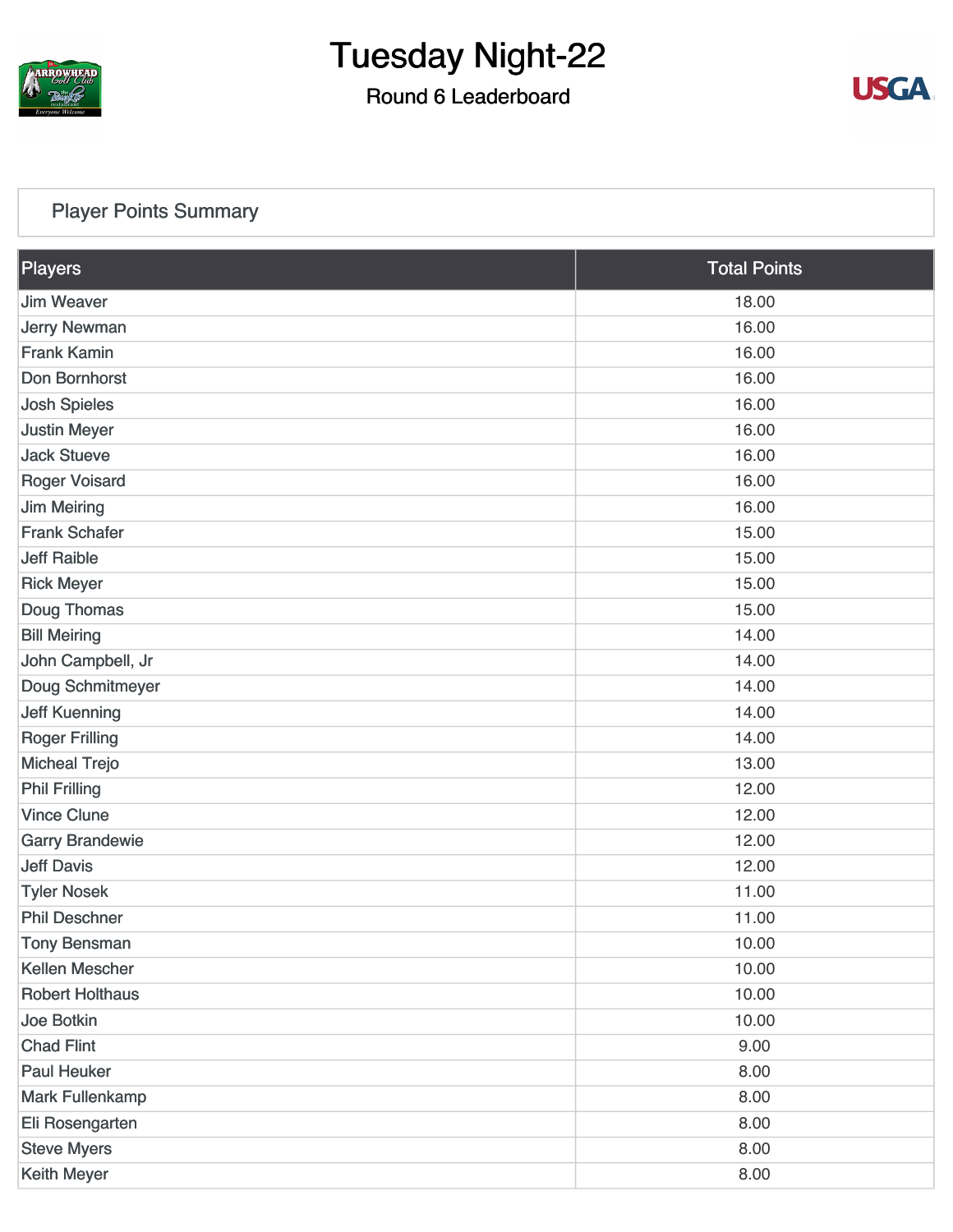

### Round 6 Leaderboard



| <b>Mark Meyer</b>         | 7.00   |
|---------------------------|--------|
| <b>Eric Meyer</b>         | 7.00   |
| <b>Roland Moeller</b>     | 7.00   |
| <b>Mark Swob</b>          | 7.00   |
| <b>Tom Meyer</b>          | 6.00   |
| <b>Randy Elsass</b>       | 6.00   |
| <b>Tanner Rosengarder</b> | 6.00   |
| <b>Mike Flynn</b>         | 6.00   |
| <b>Patrick Kirkland</b>   | 6.00   |
| Dan Westgerdes            | 6.00   |
| <b>Craig Topp</b>         | 6.00   |
| <b>Tracy Sheppard</b>     | 6.00   |
| <b>Andrew Bailey</b>      | 4.00   |
| <b>Total Points</b>       | 528.00 |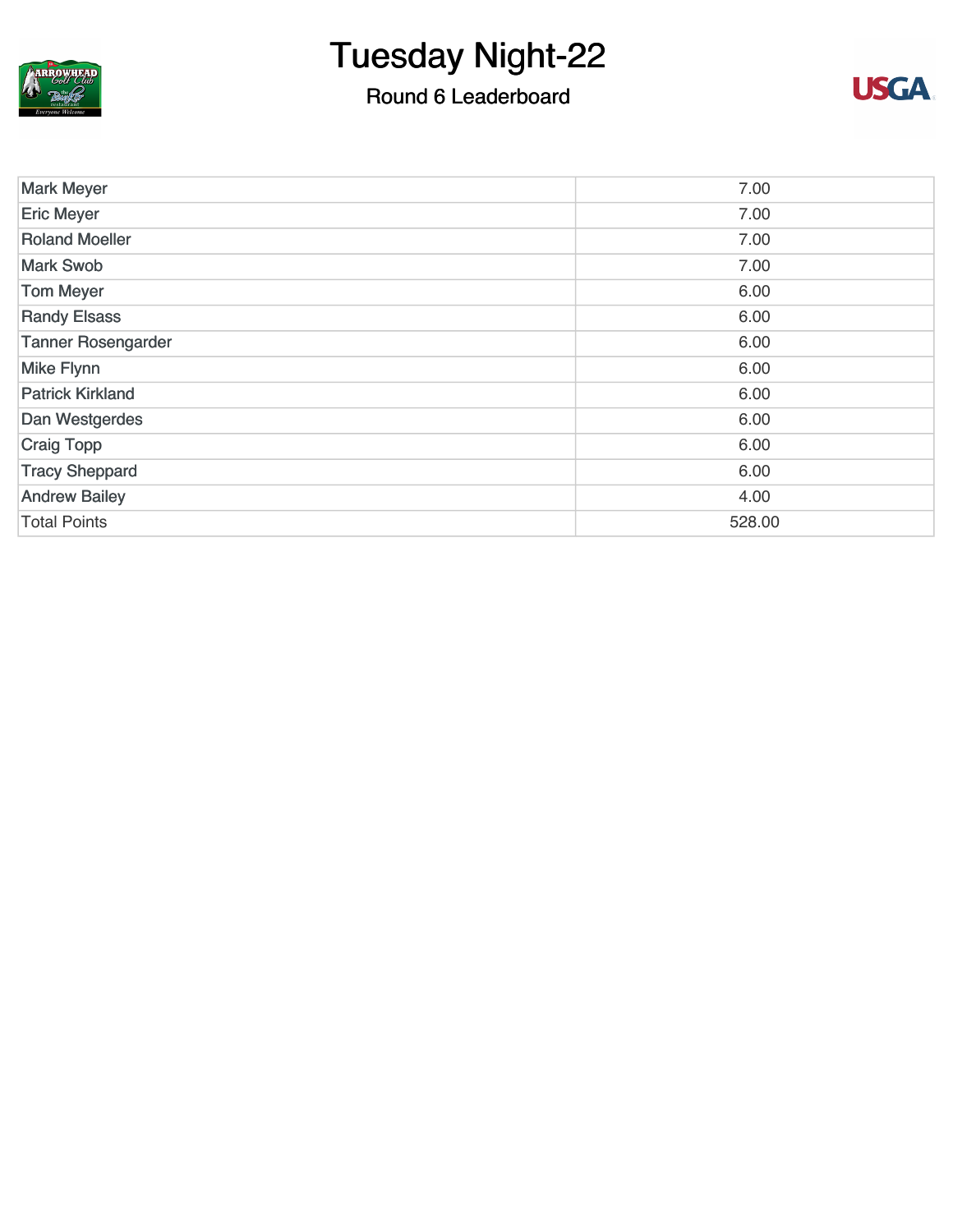

### Round 6 Leaderboard



### [Team Points Summary](https://static.golfgenius.com/v2tournaments/team_points?league_id=8105993687684621485&round_id=8105995543009830114)

| <b>Teams</b>                | <b>Total Points</b> |
|-----------------------------|---------------------|
| <b>Willy's Tavern</b>       | 54.00               |
| <b>Lincoln Electric</b>     | 51.00               |
| <b>MAP Transportation</b>   | 51.00               |
| <b>Primary Eyecare</b>      | 50.00               |
| <b>Dorsten Construction</b> | 48.00               |
| <b>Globus Printing</b>      | 48.00               |
| <b>Karls Place</b>          | 40.00               |
| <b>Master Maintenance</b>   | 40.00               |
| Keith T-T                   | 38.00               |
| <b>Brucken Pub</b>          | 37.00               |
| <b>Garmann Miller</b>       | 37.00               |
| <b>Edward Jones</b>         | 34.00               |
| <b>Total Points</b>         | 528.00              |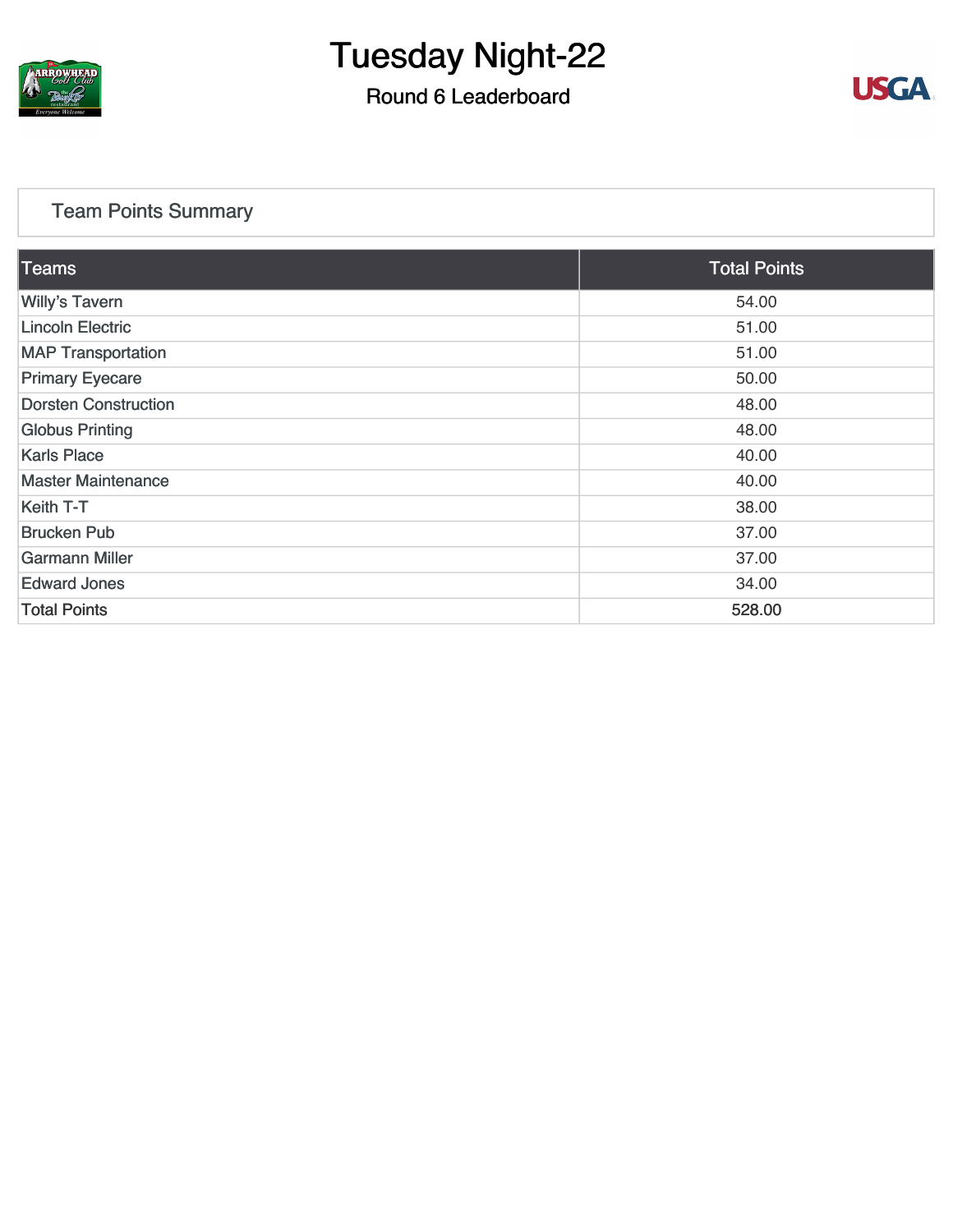

### Round 6 Leaderboard



### [Individual Total Points \(Tue, May 17\)](https://static.golfgenius.com/v2tournaments/8105996020724278455?called_from=&round_index=6)

| <b>Points</b> | Player                 | Match       | Player                    | <b>Points</b> |
|---------------|------------------------|-------------|---------------------------|---------------|
| 11.00         | <b>Tyler Nosek</b>     | <b>Tied</b> | <b>Phil Deschner</b>      | 11.00         |
| 14.00         | <b>Jeff Kuenning</b>   | 1 up        | Eli Rosengarten           | 8.00          |
| 7.00          | <b>Roland Moeller</b>  | 3 & 1       | <b>Doug Thomas</b>        | 15.00         |
| 16.00         | <b>Jerry Newman</b>    | 3 & 2       | <b>Tanner Rosengarder</b> | 6.00          |
| 12.00         | <b>Garry Brandewie</b> | 2 & 1       | Joe Botkin                | 10.00         |
| 6.00          | <b>Randy Elsass</b>    | 3 & 2       | <b>Jack Stueve</b>        | 16.00         |
| 6.00          | Dan Westgerdes         | 3 & 1       | Don Bornhorst             | 16.00         |
| 10.00         | <b>Robert Holthaus</b> | 2 & 1       | <b>Vince Clune</b>        | 12.00         |
| 8.00          | <b>Keith Meyer</b>     | 1 up        | Doug Schmitmeyer          | 14.00         |
| 7.00          | <b>Eric Meyer</b>      | 2 up        | <b>Rick Meyer</b>         | 15.00         |
| 7.00          | <b>Mark Meyer</b>      | 2 & 1       | <b>Frank Schafer</b>      | 15.00         |
| 16.00         | <b>Justin Meyer</b>    | 2 & 1       | <b>Tom Meyer</b>          | 6.00          |
| 10.00         | <b>Tony Bensman</b>    | 2 & 1       | <b>Phil Frilling</b>      | 12.00         |
| 16.00         | <b>Frank Kamin</b>     | 2 & 1       | <b>Patrick Kirkland</b>   | 6.00          |
| 4.00          | <b>Andrew Bailey</b>   | 4 & 3       | <b>Jim Weaver</b>         | 18.00         |
| 7.00          | <b>Mark Swob</b>       | 2 & 1       | <b>Jeff Raible</b>        | 15.00         |
| 16.00         | <b>Jim Meiring</b>     | 3 & 2       | <b>Tracy Sheppard</b>     | 6.00          |
| 8.00          | <b>Mark Fullenkamp</b> | 1 up        | <b>Roger Frilling</b>     | 14.00         |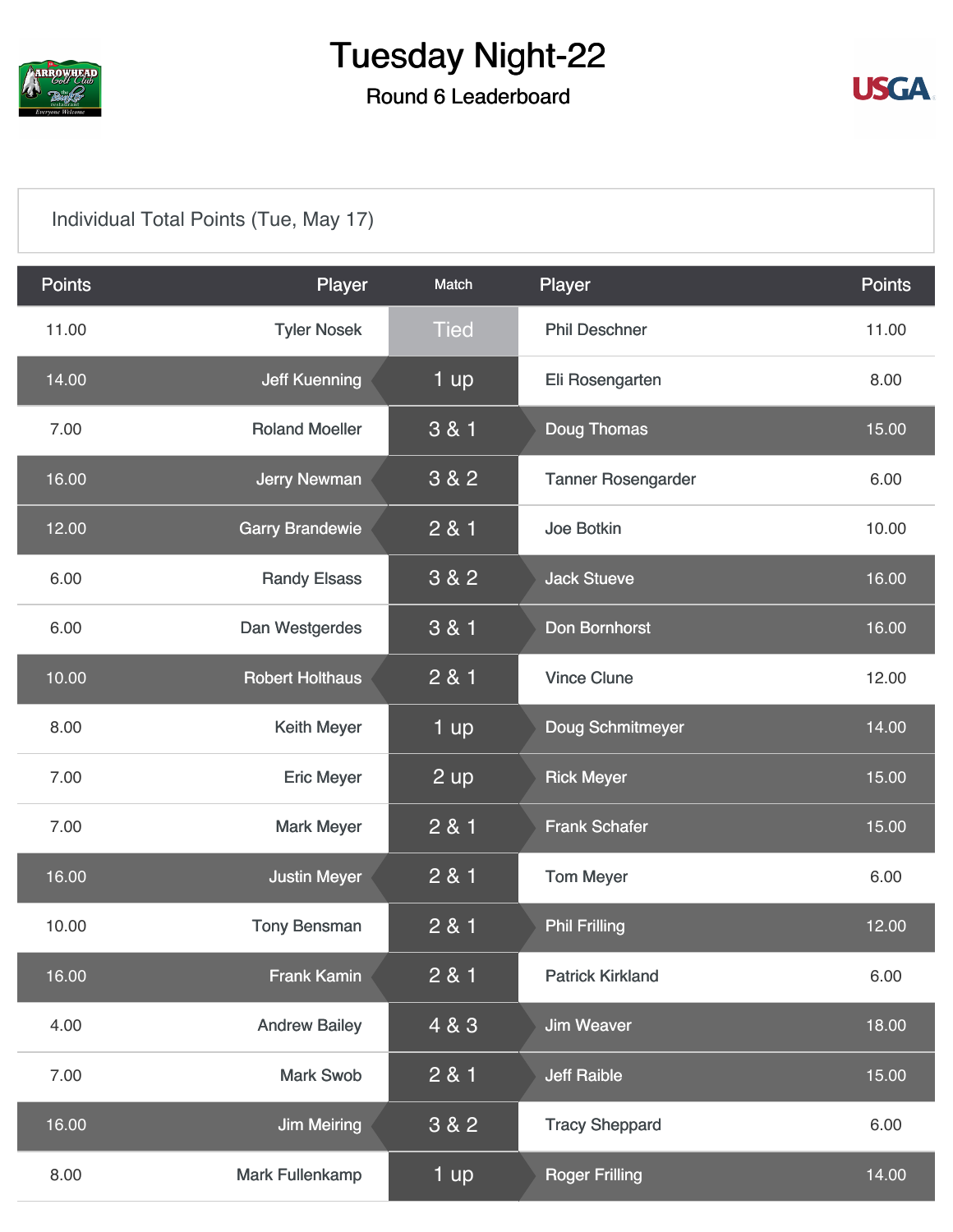

### Round 6 Leaderboard



| 16.00                                 | <b>Josh Spieles</b>  | 2 & 1 | <b>Mike Flynn</b>    | 6.00  |
|---------------------------------------|----------------------|-------|----------------------|-------|
| 8.00                                  | Paul Heuker          | 2 & 1 | <b>Bill Meiring</b>  | 14.00 |
| 13.00                                 | <b>Micheal Trejo</b> | 2 up  | <b>Chad Flint</b>    | 9.00  |
| 8.00                                  | <b>Steve Myers</b>   | 1 up  | John Campbell, Jr    | 14.00 |
| 6.00                                  | <b>Craig Topp</b>    | 4 & 3 | <b>Roger Voisard</b> | 16.00 |
| 10.00                                 | Kellen Mescher       | 1 up  | <b>Jeff Davis</b>    | 12.00 |
| <b>Total Points Allocated: 528.00</b> |                      |       |                      |       |